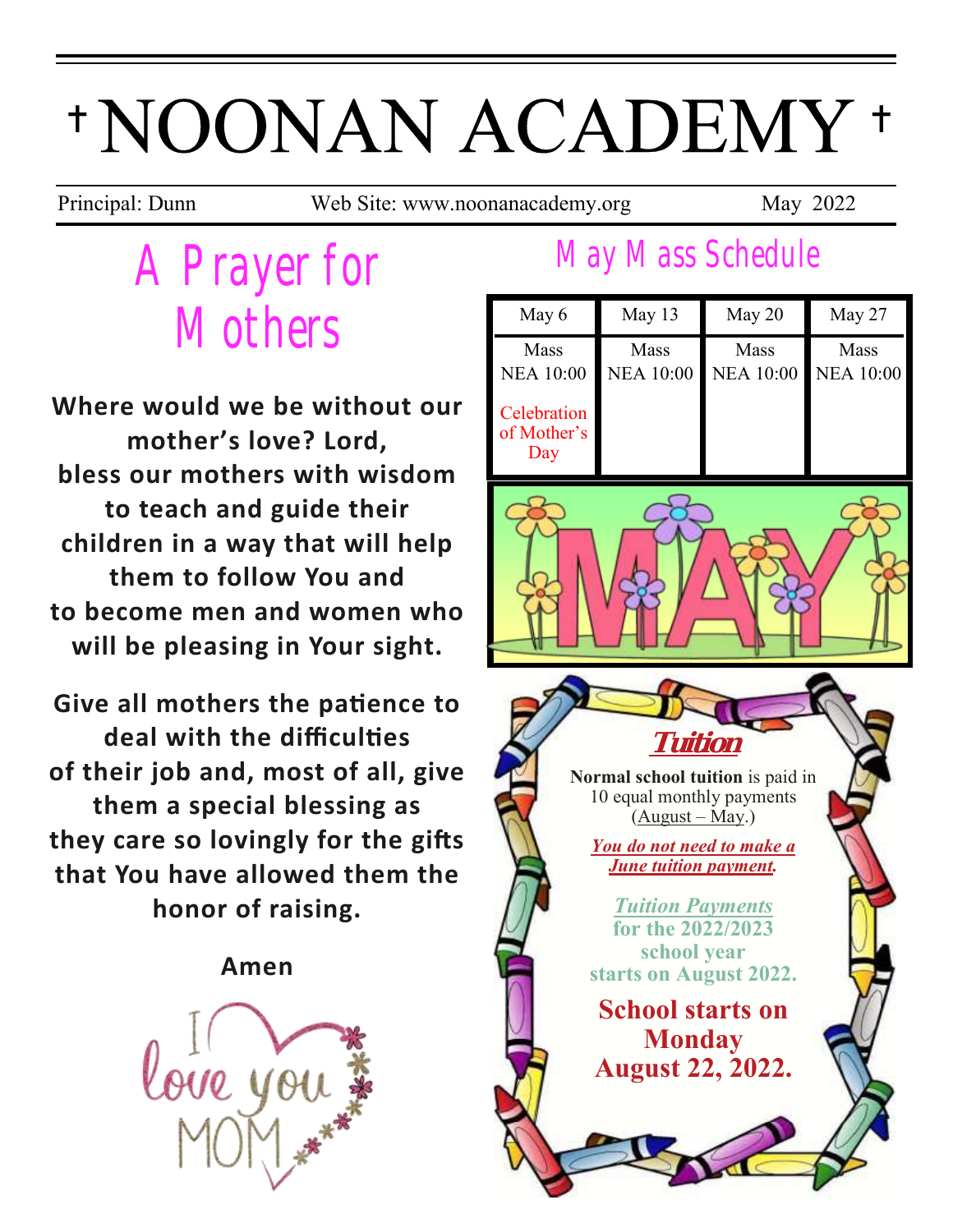### *Noonan Elementary Academy Spiritual Bouquet for Mothers*

*To honor our Noonan Academy mothers, we the Administration, Faculty, Staff, and Students join in singing your praises at the Holy Sacrifice of the Mass, offered in prayerful appreciation for your generous acts of kindness, your love, and your support.* 

| <b>Preschool - 5 Hail Marys</b>                                   | Fifth Grade (Mrs. Kimak) - 1 Rosary          |
|-------------------------------------------------------------------|----------------------------------------------|
| Kindergarten (Mrs. Gordon/Mrs. Ragen) - 1 Decade of<br>the Rosary | Sixth Grade (Mr. Evers) - 1 Rosary           |
| Kindergarten (Miss Pratt) - 1 Decade of the Rosary                | Seventh Grade (Mrs. Antoniolli) - 2 Rosaries |
| First Grade (Mrs. Galloway) - 2 Decades of the Rosary             | Eighth Grade (Mrs. Gray) - 2 Rosaries        |
| Second Grade (Mrs. Dreyer) - 3 Decades of the Rosary              | Eighth Grade (Mrs. Gianotti) - 2 Rosaries    |
| Third Grade (Mrs. Gillespie)-3 Decades of the Rosary              |                                              |
| <b>Fourth Grade (Mrs. Mueller) - 4 Decades of the Rosary</b>      |                                              |
|                                                                   |                                              |

# **# Best Mom Ever**



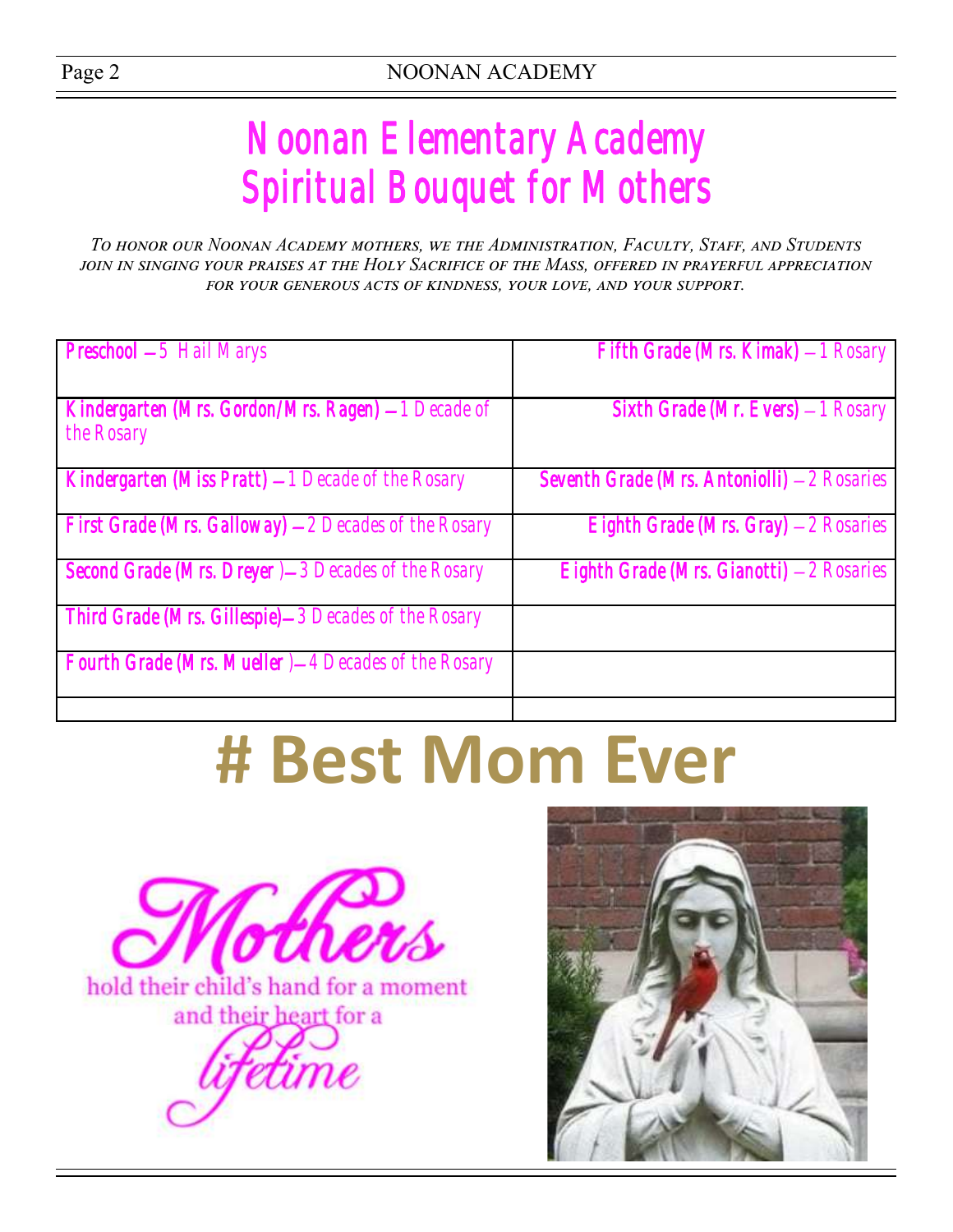### *May, Mary's Month, Marian Coronation*



Using the United States month both named for and dedicated to Mary - Catholics have long honored her by placing a crown on her head. The tradition in the United States and many other countries has been for

school children to have a "May Crowning" ceremony, with a procession, pretty dresses, and a wreath of fresh flowers that is placed on the statue. A song for these festivals, "Bring Flowers of the Fairest," with its refrain "O Mary, we crown thee with blossoms today, Queen of the Angels, Queen of the May..." are sung. Crowning a statue of the Lord's Mother is symbolic of the honor we give her as the one chosen by God to bear His Son, our Savior.

The red roses, that the boys carry, symbolize the strength and guidance of the Holy Spirit. They show their love, fidelity, and courage of the Holy Sprit.

The white roses, that the girls carry, symbolize purity of her Immaculate Heart and their desire to imitate her.

By tradition, blue is Mary's color.





#### **THE MAY QUEEN**

She wears sunlight in her hair And violets in her eyes And her cheeks are the petals of a rose. She bears Love on her arm And lilies are her feet, And they carry Life wherever she goes. There are graces on her lips And rainbows on her robes And her wreath is the coronet of May. She is Fairy Queen of earth-The wand at her heart Is a Bud from the Triune Bouquet. She is Mother, Queen, and Maid, And God is her Child, And her Courts are the meadows where They play And her Courts Forever and for aye. She is Mary full of grace. She is Queen of Eternal May.

~Marie Fischer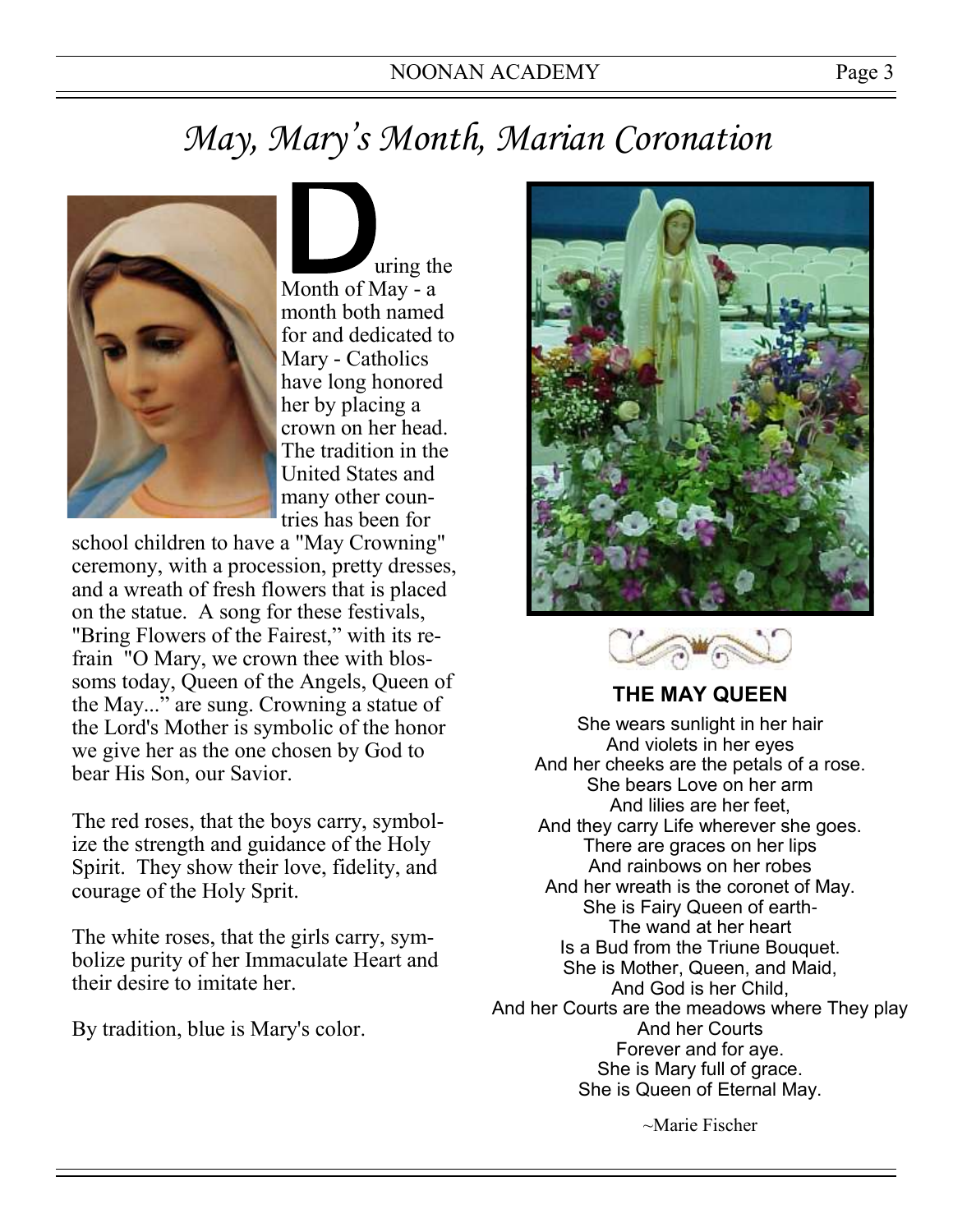Page 4 NOONAN ACADEMY

## May Saints

#### $\mathbf{May\ 1^{st}}$

The feast of St. Joseph the Worker. It is a day to honor St. Joseph's vocation as a carpenter and as the patron and protector of all workers. Humble occupations are exalted in the sight of God because the foster father of Jesus on this earth was a carpenter.

#### $\mathbf{May\ } 2^{\mathbf{nd}}$

The feast of St. Athanasius. He was bishop of Alexandria and a Doctor of the Church. Five times Athanasius was exiled for his defense of the doctrine of Christ's divinity. He is a fine example of a courageous Catholic.

#### **May 3rd**

The feast of Saints Philip and James. St. James was one of the Twelve Apostles and one of the first to have visions of the risen Christ. St. Philip was also one of the twelve. He was a convert to the faith and a follower of John the Baptist.

#### **May 4th**

The feast of St. Florian. He is said to have stopped a town from [burning](http://saints.sqpn.com/saint-florian-of-lorch/patrons-against-fire) by [praying a](http://saints.sqpn.com/saint-florian-of-lorch/prayer)nd throwing a single bucket of water on the blaze, thus making him the patron saint of firefighters. Because he refused to execute a group of Christians, Florian himself was martyred.

#### **May 5th**

The feast of St. Angelus. Angelus' parents were [12th century J](http://saints.sqpn.com/saint-angelus-of-jerusalem/12th-century)ewish [converts.](http://saints.sqpn.com/saint-angelus-of-jerusalem/patrons-of-converts) At age 18, Angelus and his twin brother joined a group of [hermits w](http://saints.sqpn.com/saint-angelus-of-jerusalem/patrons-of-hermits)ho formed the first [Carmelite h](http://saints.sqpn.com/saint-angelus-of-jerusalem/carmelites)ouse. He evangelized in Sicily and successfully converted many.

#### **Here are some ideas for May altars:**

- **Mary Statue**
- **Lots of Blue**
- **Lots of Flowers**
- **Holy Cards - Mary**
- **Mary Books**
- **Rosaries**
- **Candles**



### May Altar Ideas

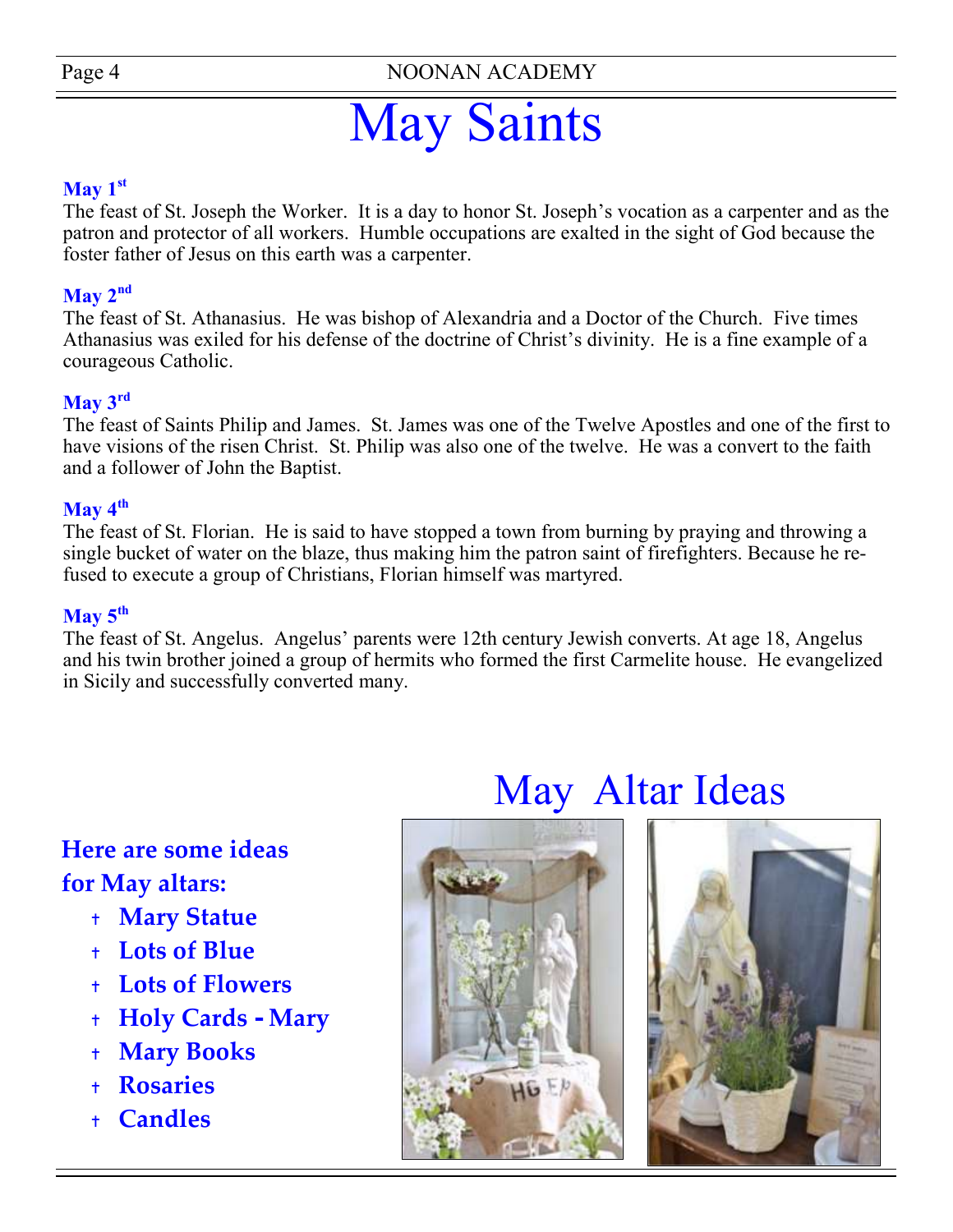#### NOONAN ACADEMY Page 5

### *Graduation*

*There is more to education than getting good grades and wearing a cap and gown. Education teaches us the magic and power of learning and instills in our hearts the never-ending desire to grow, to expand, and to become more than we were before.*



### *Eighth Grade Graduation*

The 8th grade graduation Mass and service will be held at: Cathedral of Saint Raymond Nonnatus 604 North Raynor Ave Joliet, Il Tuesday, May 24, 2022 6:00 p.m. *Invitation Only* 

"For I know the plans I have for you," declares the LORD, "plans to prosper you and not to harm you, plans to give you hope and a future. **Jeremiah 29:11** 

### *Kindergarten Graduation*

Kindergarten graduation will be held in the Jr. High gym on Wednesday, June 1, 2022 at 6:30 P.M. *Invitation Only* 

#### Mrs. Noonan's  $NQ's$

- t No artificial flavors
- $\ddagger$ No MSG
- $\mathbf{t}$ No artificial coloring
- **t** No preservatives
- No artificial sweeteners  $^{\dagger}$
- No high fructose corn syrup / HFCS No Splenda, NutraSweet, Aspartame
- <sup>1</sup> No form of cookies, cupcakes, candy, refined carbs, etc...



**Soles for Souls**  Soles for Souls will take place on Wednesday, May 4, 2022.